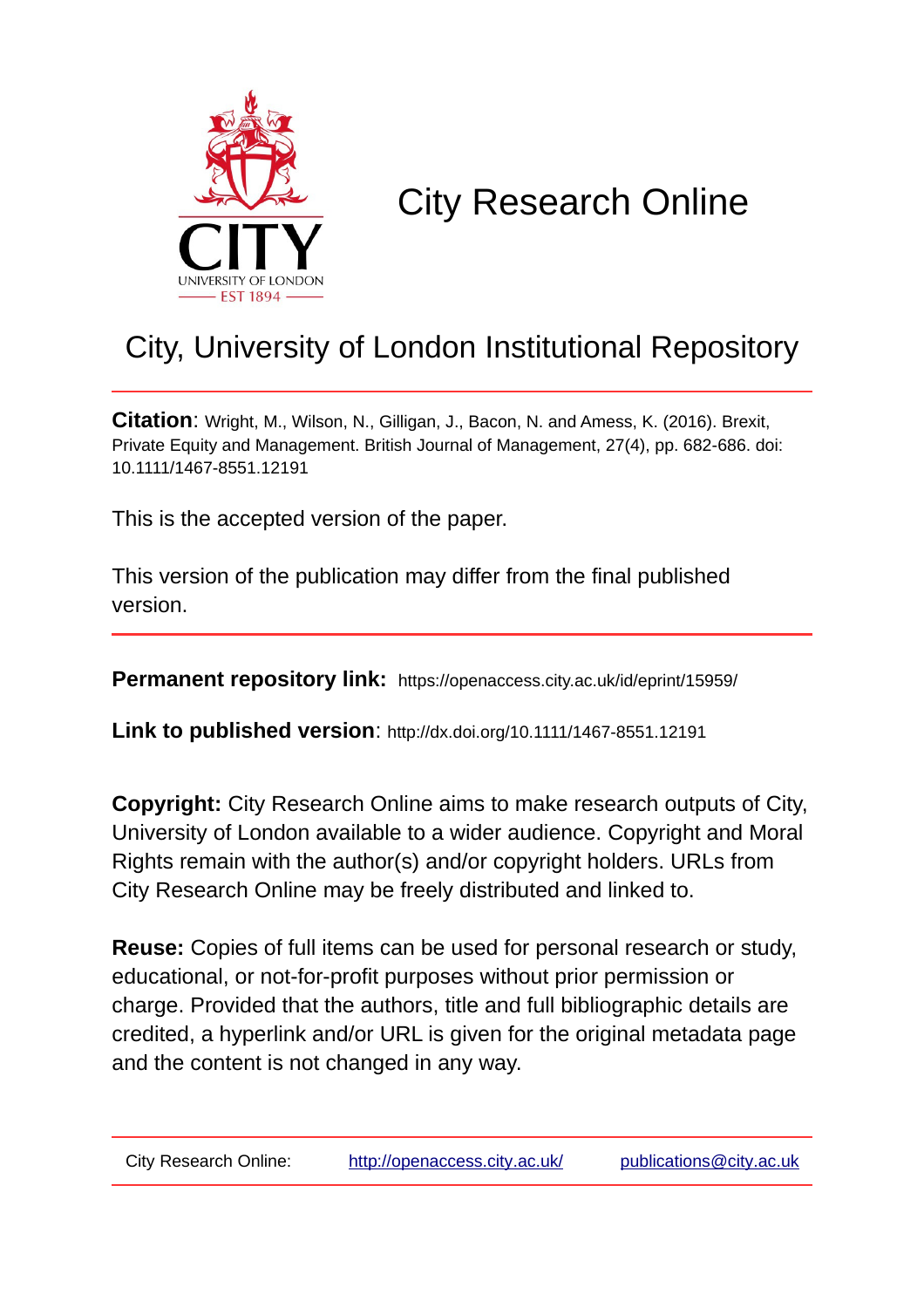## **Brexit, Private Equity and Management**

#### **MIKE WRIGHT**

Center for Management Buyout Research Imperial College Business School Imperial College Exhibition Road London SW7 2AZ, United Kingdom E-mail: [Mike.Wright@imperial.ac.uk](mailto:Mike.Wright@imperial.ac.uk) and University of Ghent, Belgium

#### **NICK WILSON**

Credit Management Research Centre Leeds University Business School Tel: +44 (0) 113 343 4472 Email: nw@lubs.leeds.ac.uk

#### **JOHN GILLIGAN**

Center for Management Buyout Research Imperial College Business School Imperial College Exhibition Road London SW7 2AZ, United Kingdom Email: rjmghome@hotmail.com

#### **NICK BACON**

Cass Business School Bunhill Row London Email: Nick.Bacon.1@city.ac.uk

#### **KEVIN AMESS**

Nottingham University Business School Nottingham  $\mathcal{R}$ Center for Management Buyout Research Email: [kevin.amess@nottingham.ac.uk](mailto:kevin.amess@nottingham.ac.uk)

Note: authors are listed in reverse alphabetical order. All authors contributed equally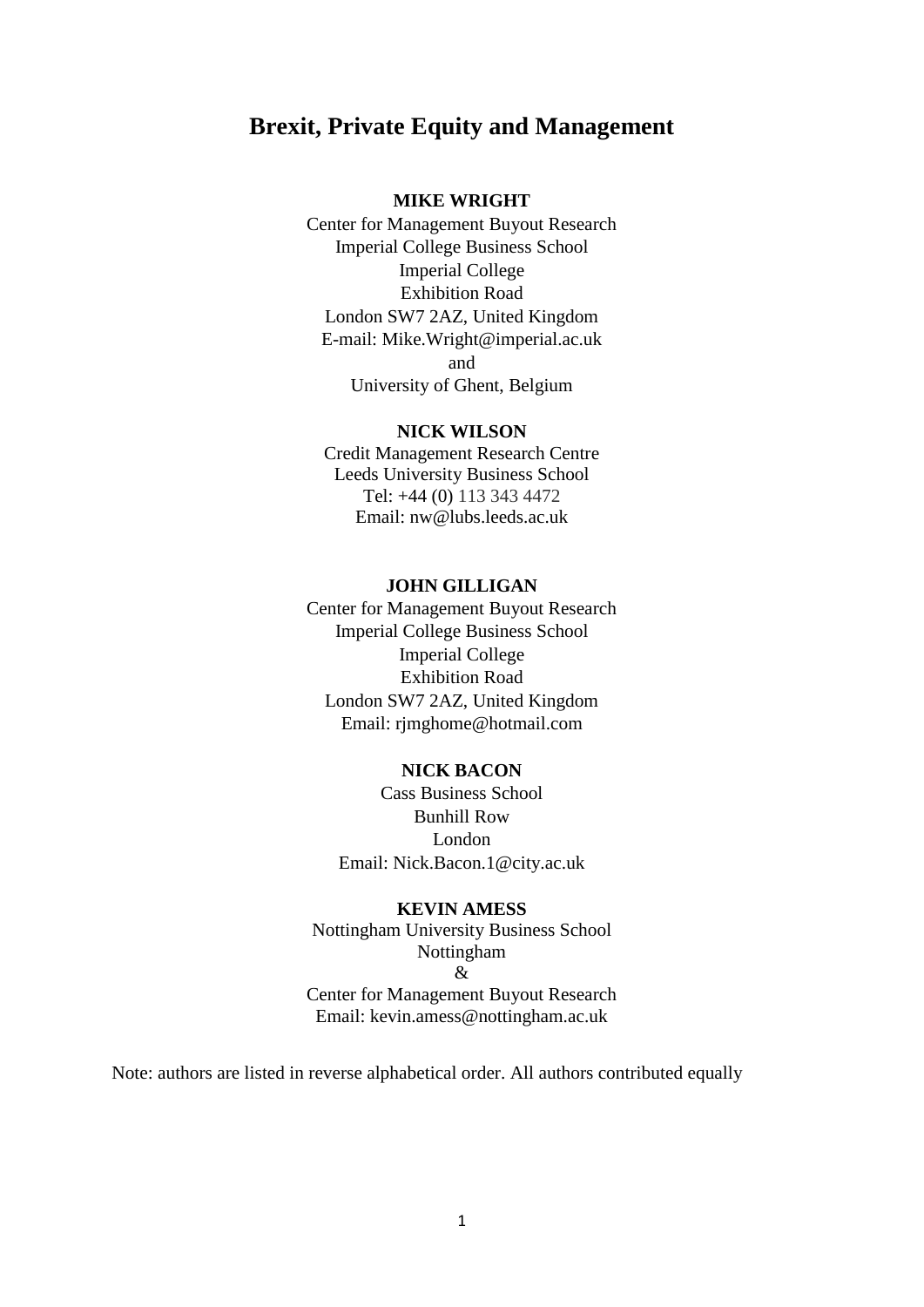### **Brexit, Private Equity and Management**

#### **Abstract**

We analyse the expected impact of Brexit on private equity and its implications for management research. Specifically, we explore the implications for PE funds and funding, and at the portfolio firm level with respect to employment and performance.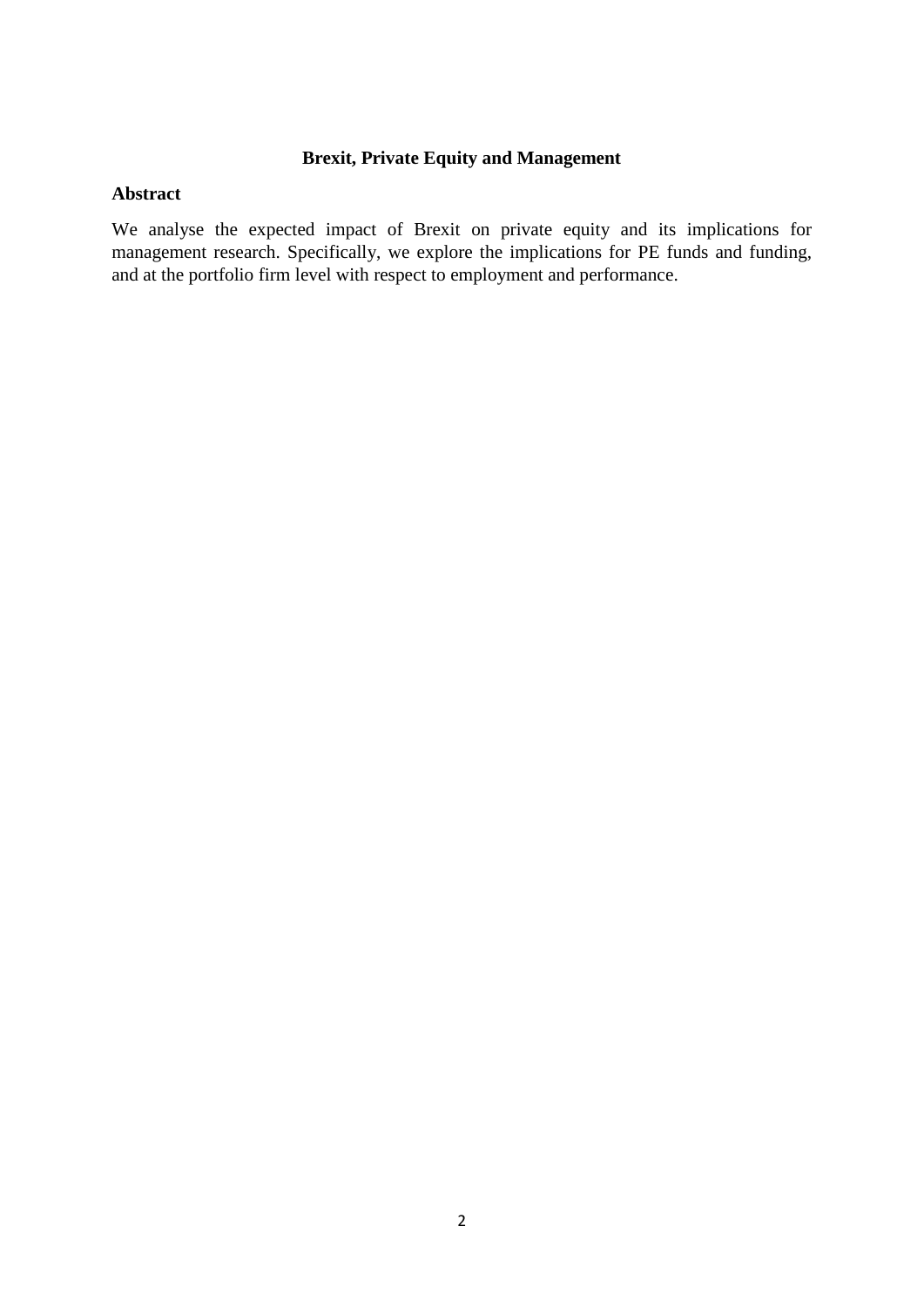#### **Introduction**

We explore private equity (PE) as the risk capital used to finance the acquisition of mature businesses via a Leveraged Buyout (LBO). A portfolio firm acquired through an LBO combines equity capital from the PE fund with debt finance secured against the portfolio firms' assets and/or future cash flows (Gilligan & Wright, 2014). An LBO leads to changes in ownership and governance of portfolio firms. Management teams typically receive a significant equity share, aligning managers with PE firm objectives. In larger deals, PE firms usually take the majority equity stake and board representation to actively monitor performance and provide strategic advice to guide firms to the realisation of capital gains. PE firms specify contractual conditions regarding both management behaviour and information provision regarding the portfolio business.

LBOs account for three quarters of total UK merger and acquisition activity by transaction numbers and the UK has the largest PE market in Europe (CMBOR, 2016). After emerging in the mid-1980s the PE market reached its peak in 2007. In the wake of the financial crisis LBO activity declined. Prior to Brexit, the market had recovered to levels comparable to the late 1990s and early 2000s. However, in the first half of 2016, deal values declined sharply with the largest deals being adversely affected by macroeconomic uncertainties, including Brexit (CMBOR, 2016). Pre-referendum there was a strongly expressed view that remaining in the EU would be most favourable to portfolio companies (BVCA, 2016).

Prior to 2007 the PE industry operated largely below the radar of public attention, but immediately prior to the banking crisis the industry became subject to scrutiny by governments and parliaments on both sides of the Atlantic. Critics made claims of short termism, cost cutting, asset stripping, excessive leverage making portfolio companies vulnerable to failure, and deleterious effects on innovation, employment and employee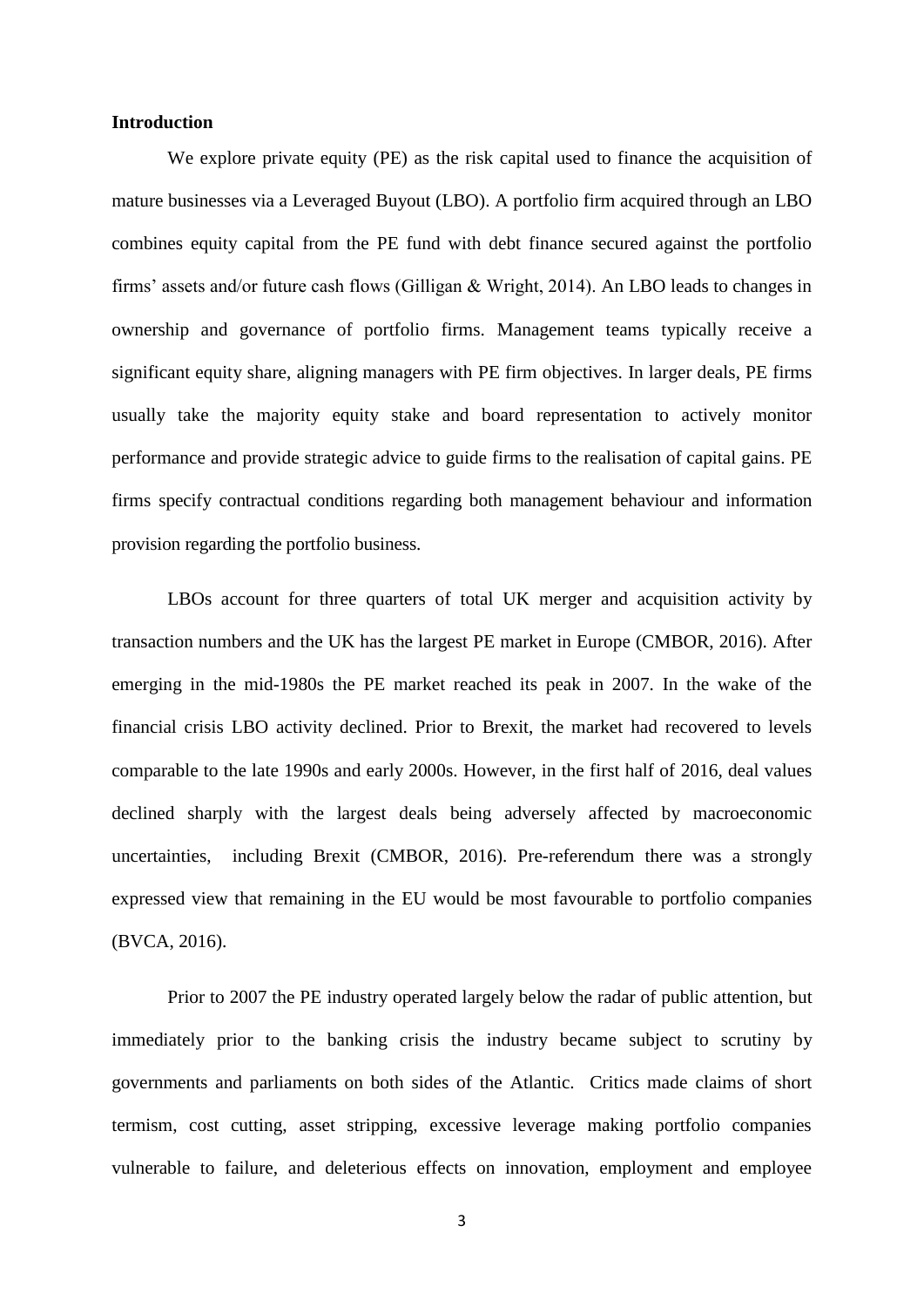relations (ITUC, 2007). Subsequent debate resulted in enhanced regulation and disclosure (Buckley and Howarth,  $2011$ ).<sup>1</sup> This EU level regulation leads to a need to understand the potential impact of Brexit on PE. Indeed, for management researchers, Brexit provides a natural experiment to explore the effects on PE of a major exogenous shock. We explore Brexit's implications for both PE funds and portfolio firms.

#### **PE funds and funding**

In this section we examine the implications of Brexit for PE funds and other forms of funding for PE, notably governmental schemes.

#### *PE funds*

**.** 

Brexit will have an indirect effect on UK PE fund raising due to market uncertainty, which damages confidence. As each fund has a limited life, PE has a requirement to continuously raise new funds. Fund returns have been counter-cyclical and the asset class shows good returns compared to other investments (Harris et al., 2012). Brexit, however, is an extraordinary shock and there will be a need for research to explore the effects on fund returns. Some PE firms may seek to locate offices within the EU, potentially leading to job losses in the sector. This raises potentially interesting research questions regarding the locational responses of multinational financial service firms to an exogenous shock.

Unlike other funds, PE funds are long term commitments for investors, so capital already committed to a fund cannot be cancelled or withdrawn. Fund investors may choose to try to liquidate their commitments using the secondaries market, an emerging market feature that

 $<sup>1</sup>$  Gilligan was on the Institute of Chartered Accountants in England and Wales committee that reviewed the</sup> first draft of AIFMD and joined with others to successfully lobby to have it redrafted.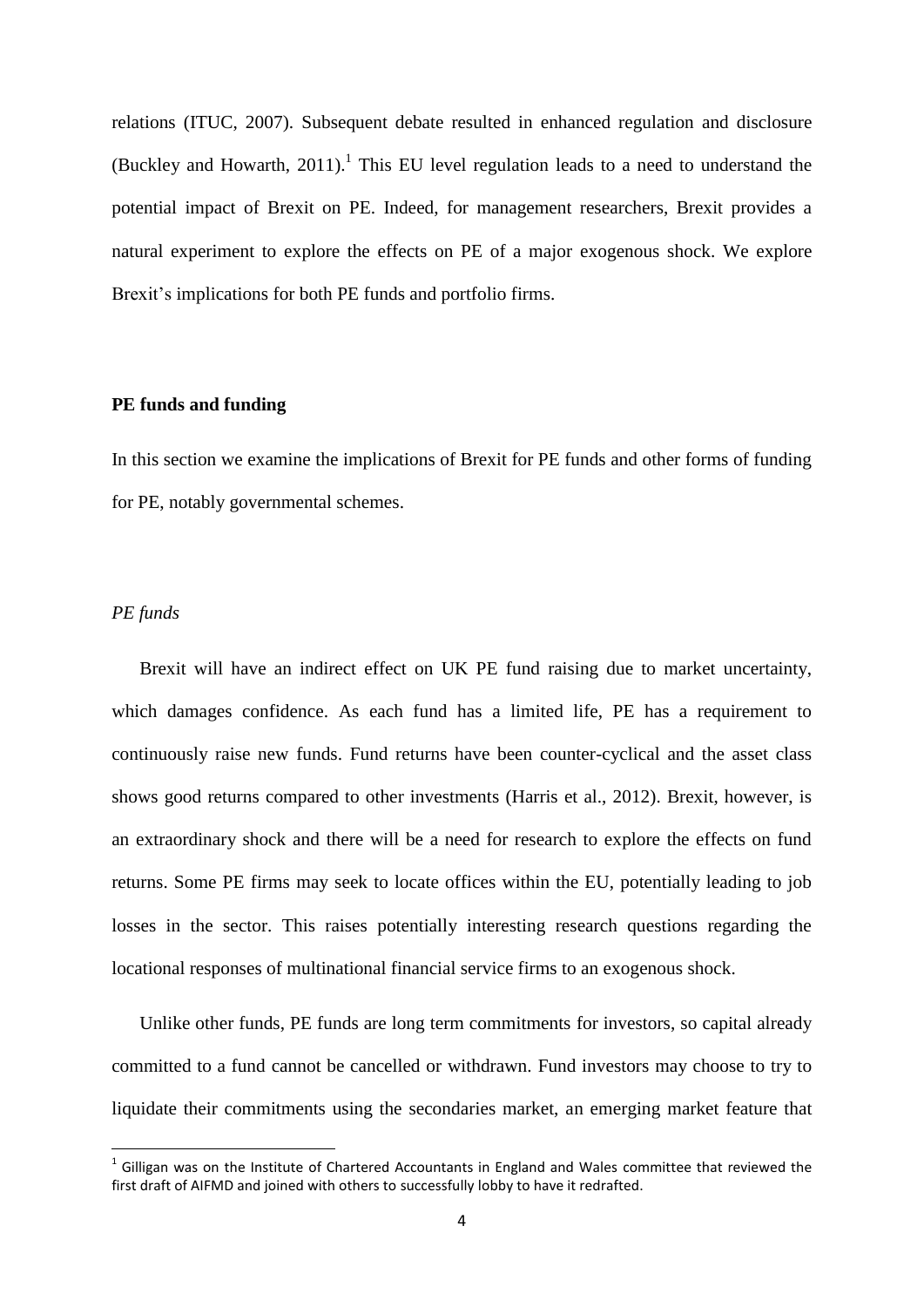has received scant research attention. Funds' long term investment horizon gives PE firms greater insulation from short-term market sentiments. Whereas some other types of UK funds have already had to stop withdrawals, this "run" cannot happen to a PE fund. This means there can be no external imperative for a fast exit from portfolio firm investments. More likely, if an economic downturn is triggered, is that there will be a further increase in the holding period of investments. These have been increasing since the financial crisis due to adverse conditions for corporate acquisitions as an exit route from portfolio firm ownership. This lengthening of holding period will reduce returns as measured by IRRs.

There might be concern for new funds, however. In addition to increased uncertainty, many UK based funds raised post-Brexit have been raised in the EU and denominated in Euros. UK fund managers are reported to be expecting a tougher time (Financial Times, 2016). Furthermore, it is widely reported that several proposed LBOs have been aborted as pre-completion conditions on Brexit in debt finance documentation have been triggered, leading to that source of finance being withdrawn.

A further question concerns the availability of debt on which PE funders rely. UK banks have already largely pulled out of bigger deals and US debt funds have entered the market. If debt funds exit the market in the light of Brexit, prices will fall and PE will be liquidity constrained like early 1990s. One solution could be for government to stimulate a debt market.

PE has no specific regulations that pertain to it alone. After the financial crisis, the EU developed the AIFM Directive (AIFMD). It has two key impacts on PE firms: marketing by AIFMs is regulated to protect investors and fund flows are managed to limit the possibility of fraud. As noted above, the UK is dominant in PE provision in Europe and the original draft legislation was substantially rewritten under influence from the UK. The next revision is due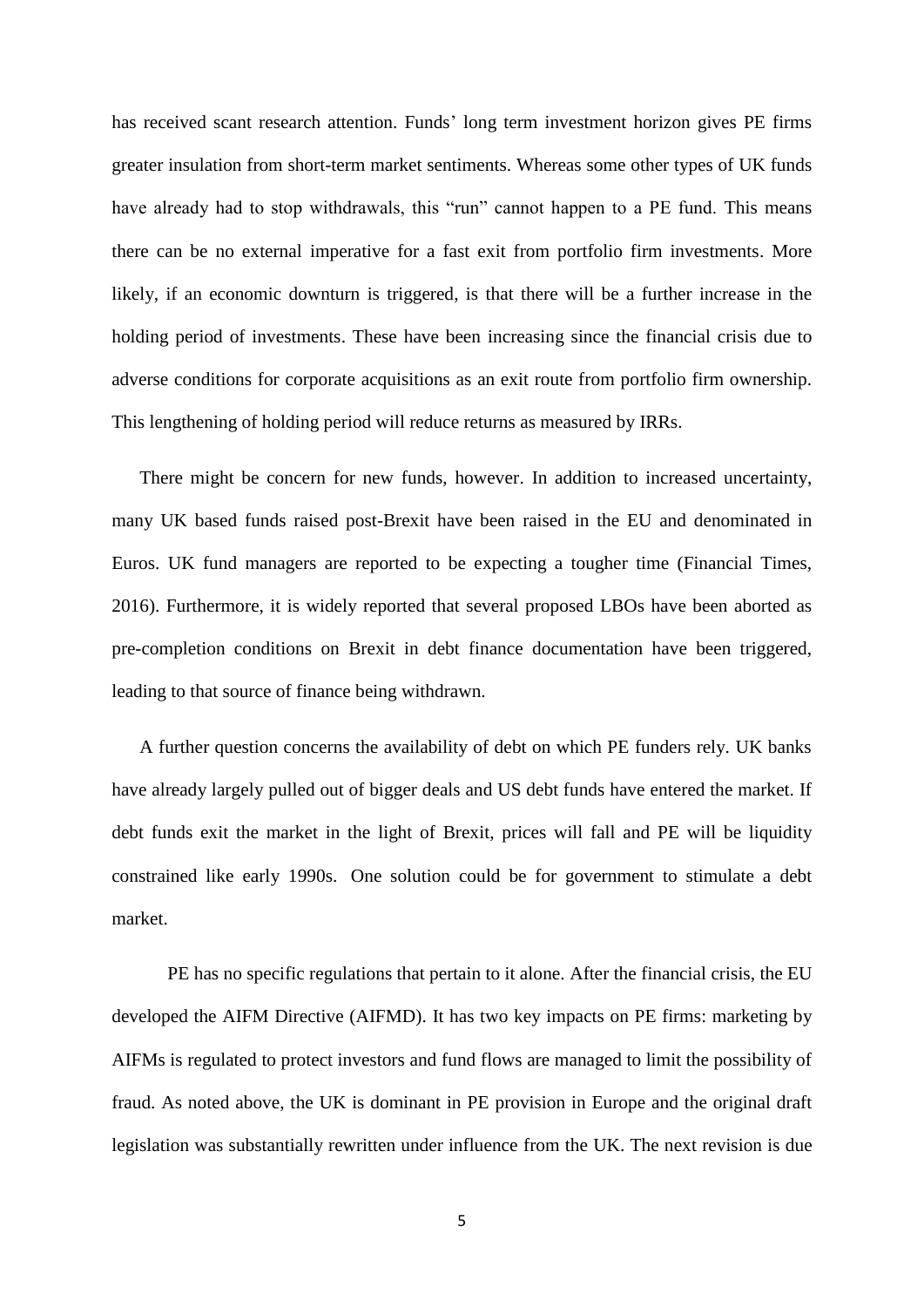for negotiation and if the UK is not involved, the EU may impose regulation that will inhibit the ability of UK PE firms to access the EU institutional and retail investment markets. As a significant proportion of funds are from EU investors (Gilligan & Wright 2014), UK firms may find the loss of regulatory influence will threaten funds .

In sum, there are important research avenues regarding future financing structures of portfolio firms and its impact on those firms and managing value creation when PE-backed ownership occurs over a longer period.

#### *Policy schemes*

The Enterprise Investment Scheme (EIS) provides incentives to invest in early stage and growing ventures in the UK. These tax incentives have been advantageous for retail PE investors. The operation of Venture Capital Trusts (VCTs) has been subject to EU scrutiny in respect of 'state aid' for industry regulations. The amendments contained in the 2015 Finance Bill essentially ruled out the funding of buyouts using these schemes to comply with EU state aid rules. Post-Brexit there may be opportunities for government to re-introduce more flexibility concerning state aid to stimulate PE investment in growth finance and the buyout sector. There are thus opportunities for policy researchers in management to explore both regional policy effects and more general impacts on entrepreneurial businesses of changes in the incentive regime following Brexit. However, the extent to which this may be feasible will depend on the relationship with the Single Market that is negotiated.

#### **PE portfolio firms**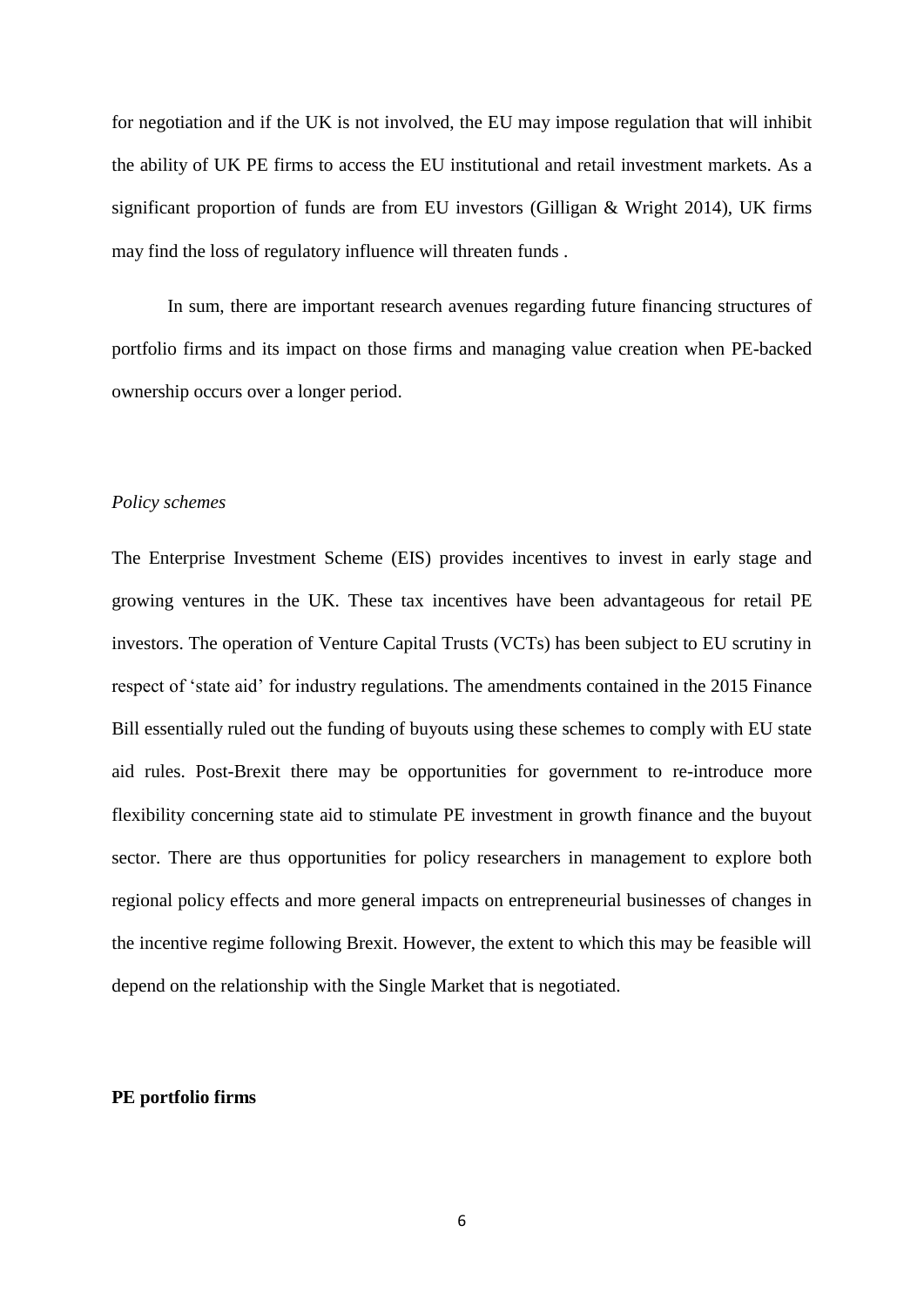In this section we examine the impact of Brexit at the portfolio firm level, specifically in terms of employment and performance.

#### *Employment*

Potential restrictions on the freedom of movement following Brexit have implications for recruitment. UK firms will find it more difficult to recruit low- and high-skilled workers, potentially leading to wage inflation. Consequently, portfolio firms seeking to make efficiency improvements might find them more difficult to achieve. If a points based system of immigration is extended to EU citizens, top talent might still be recruited to portfolio firms and PE firms; however, if it operates too tightly, it could have a negative impact on human capital within firms, lowering productivity.

Brexit removes a liberal market voice in Europe and so future EU labour legislation will likely reflect the political preferences of Europe's coordinated market economies. This will lead to more onerous directives on employment, applying to UK PEs' portfolio firms operating in the EU. Therefore, there is the potential for the UK and EU to subject firms to different labour market regulations. This would make post-LBO efficiency gains more difficult to achieve in EU located portfolio firms but easier to achieve in UK located portfolio firms.

Although several areas of employment legislation most relevant to portfolio firms predate the UK's EU membership, British businesses may seek changes to EU directives including the Transfer of Undertakings (Protection of Employment) Regulations 2006 (TUPE), the EU Collective Redundancies Directive, Agency Worker Regulations 2010 and decisions of the Court of Justice of the European Union (CJEU) on annual leave. Additionally, the Beecroft Report (2011), which proposed making redundancy easier, would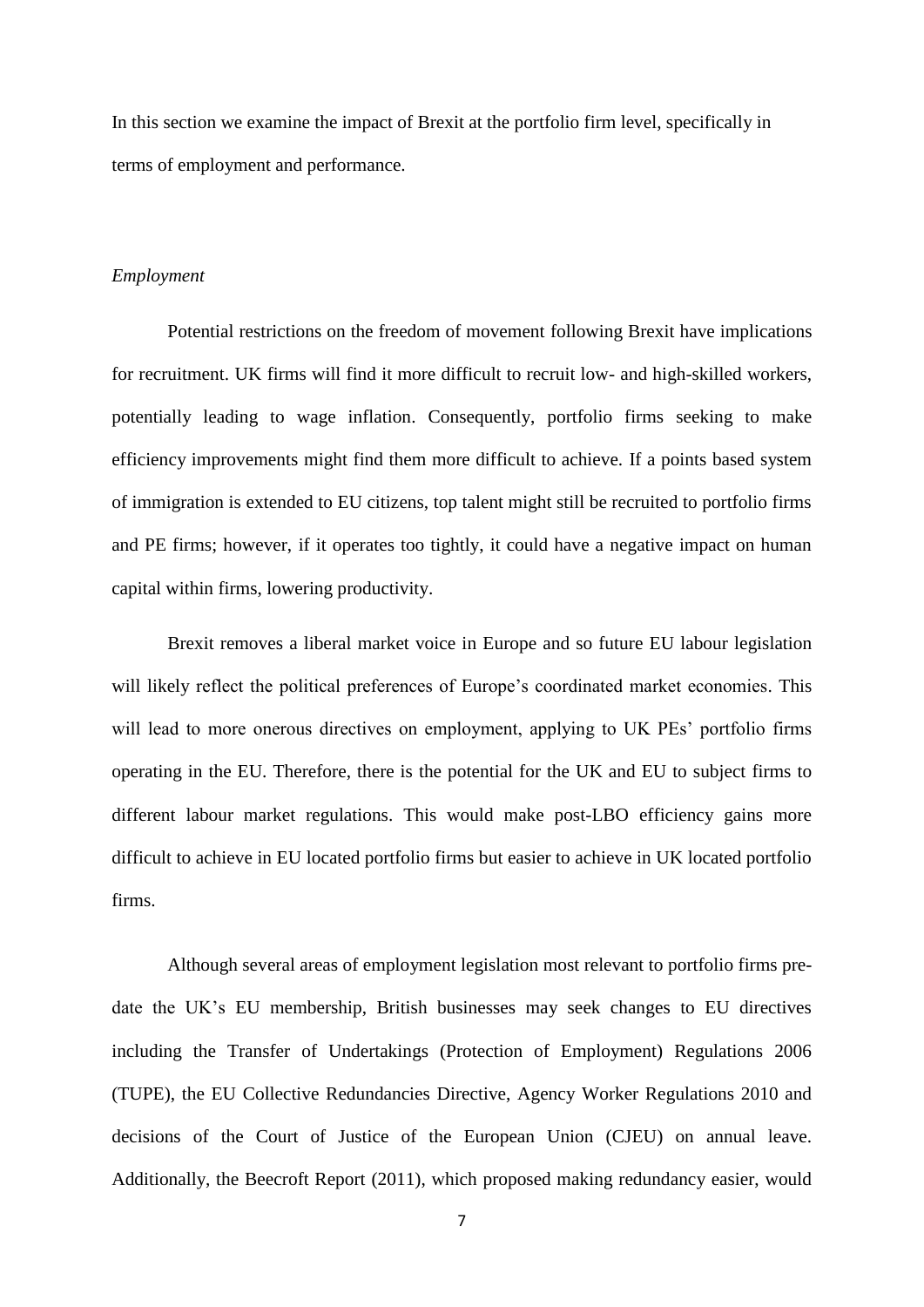now be easier to implement. Reductions in regulation might create a deregulation premium, making it easier for portfolio firms to cut costs. Note, maintaining access to the European Economic Area (EEA) will require the UK to maintain EU labour laws. Research could also examine the extent to which UK employees' inferior terms and conditions contribute to portfolio firms' performance gains and investor returns.

The macroeconomic environment is likely to impact employment in portfolio firms as a consequence of the different strategies employed e.g. efficiency versus growth. Growth buyouts would look to exploit entrepreneurial opportunities and increase employment (Meuleman et al, 2009; Boucly et al., 2014), but with economic uncertainty and a downturn we will likely observe fewer deals of this type. Efficiency buyouts reduce costs and are more likely to result in job losses; however, they do seek to create sustainable businesses, which might preserve jobs that would otherwise be lost. Future research therefore will need to explore the potential shift in the relative importance of efficiency and growth buyouts.

#### *Performance*

PE portfolio firms have shown survival and performance resilience during the financial crisis and recession in terms of productivity, profitability and growth (Wright et al., 2012); financial distress (Wilson and Wright, 2013) and exporting propensity and intensity (Wilson and Wright, 2016a). This performance observed during the recent downturn and recovery may make these firms attractive investments in turbulent periods. Future research could examine the different roles of efficiency versus growth motivated LBOs in delivering performance gains.

Despite the impact of regulatory disruption discussed above there could be opportunities for PE to exploit new opportunities post Brexit. From a company perspective,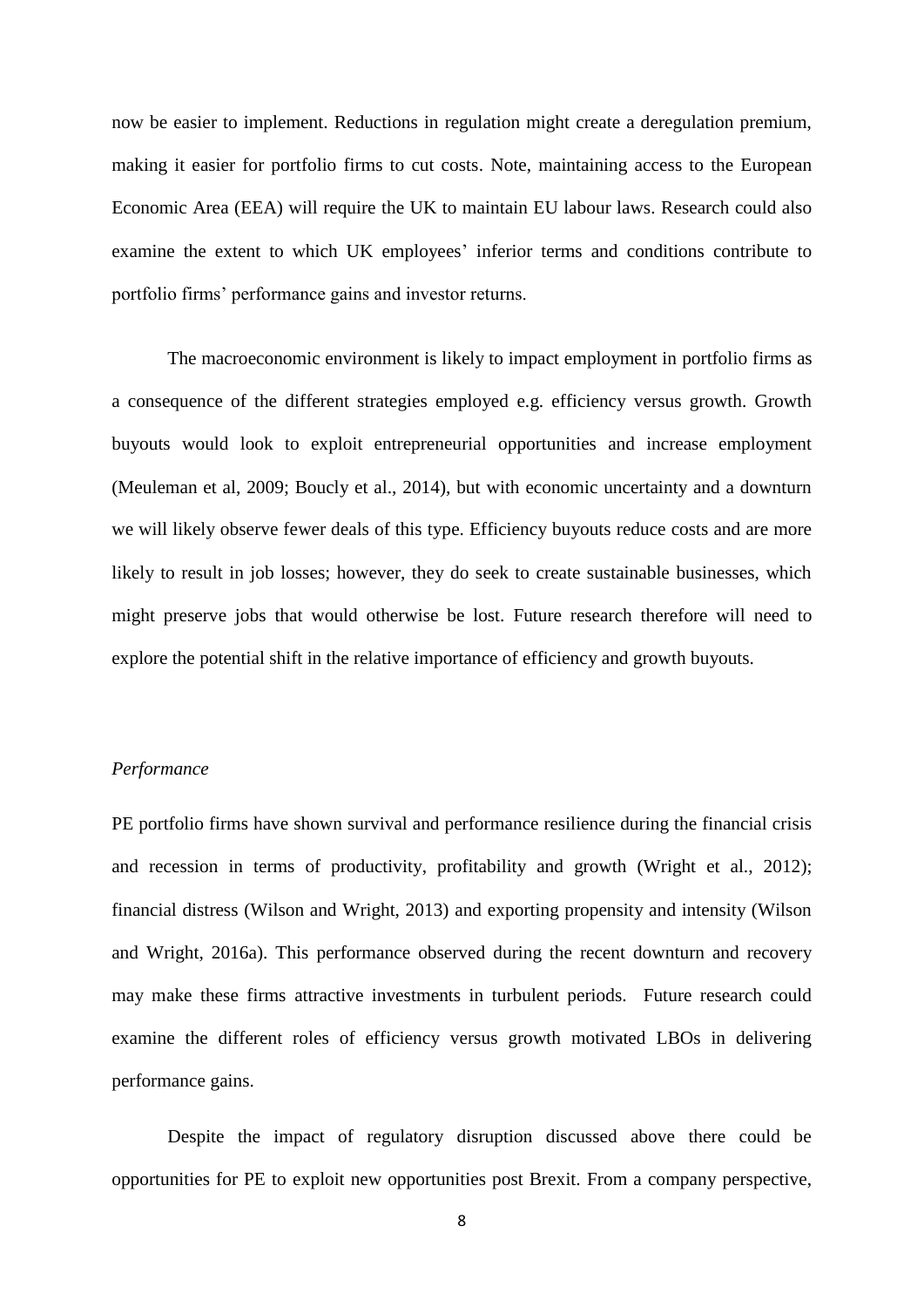prime determinants of export performance concern relative efficiency and having diverse and experienced boards with international networks (Wilson and Wright, 2016a). PE backed firms show a greater propensity to seek and deliver export sales through these routes. Reconfiguring of global trading relationships could provide access to new export market opportunities aided by favourable movements in relative export prices. However, given the uncertainty regarding the terms of trade with the EU and elsewhere, the risk of shocks to export led business models in the UK have increased. Banks lending to PE deals may also be more cautious in funding these deals. Therefore, we might expect a change in the type of firms PE funds support away from exporters and towards domestic focussed businesses. If the UK wished to reduce its balance of payments current account deficit, this will be unhelpful. Future research needs to explore to what extent there is a shift in both the level of exporting and export markets targeted following Brexit.

If forecast dampening of growth and asset prices occurs, consequent increases in the incidence of corporate distress could provide attractive targets for PE investors. Alternatively, if asset prices are reduced, corporations and family owners of private businesses may be reluctant to sell unless they are under pressure to do so (Ahlers, et al., 2016). Foreign divestments typically represent around 6% of PE buyouts, but could rise in importance in the short term. If foreign parent companies have been using the UK as a gateway to the single European market, they might decide to divest UK subsidiaries. Managing the process of corporate divestment is an area meriting further investigation.

PE target companies have the potential for strong growth investment opportunities in the regions (Wilson and Wright, 2016b). Brexit has focussed attention on regional and sector imbalances in the UK economy. Government policy to tackle these issues could draw on PE experience to play a significant role in this restructuring, taking advantage of the potential removal of EU 'state aid' rules in tailoring incentives for investors to support specific sectors,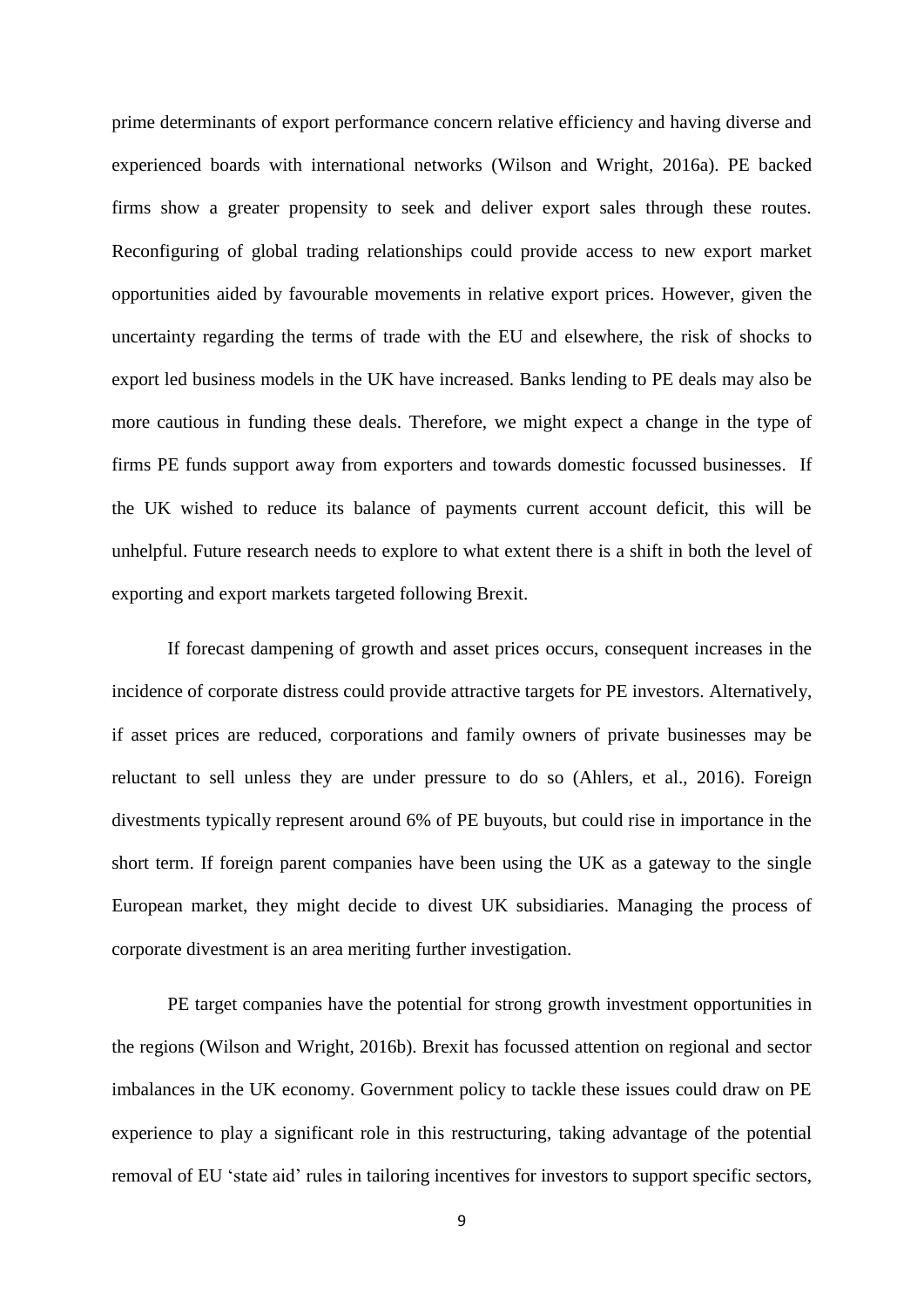regions and export markets. If the government decided to provide support to specific PE activities, future empirical analysis of its impact and effectiveness would be required.

#### **Conclusions**

Brexit creates threats and opportunities for both PE firms and their portfolio companies. Within the UK context, PE funds are more resilient than other fund types; however, UK PE firms' access to the EU to conduct deals and difficulties in raising funds will be problematic, threatening the UKs position as the leading European nation in PE. The activities of PE firms within the UK might be subject to less regulation, potentially creating a deregulation premium. In addition, the EU may no longer impede state aid if the UK government decides to use it. The forecast economic downturn creates a challenging environment; however, UK PE funds have been more resilient than other types of UK funds and portfolio firms have shown performance resilience. These developments will have short and long term consequences. For management researchers focused on entrepreneurial finance they present an exciting new research agenda.